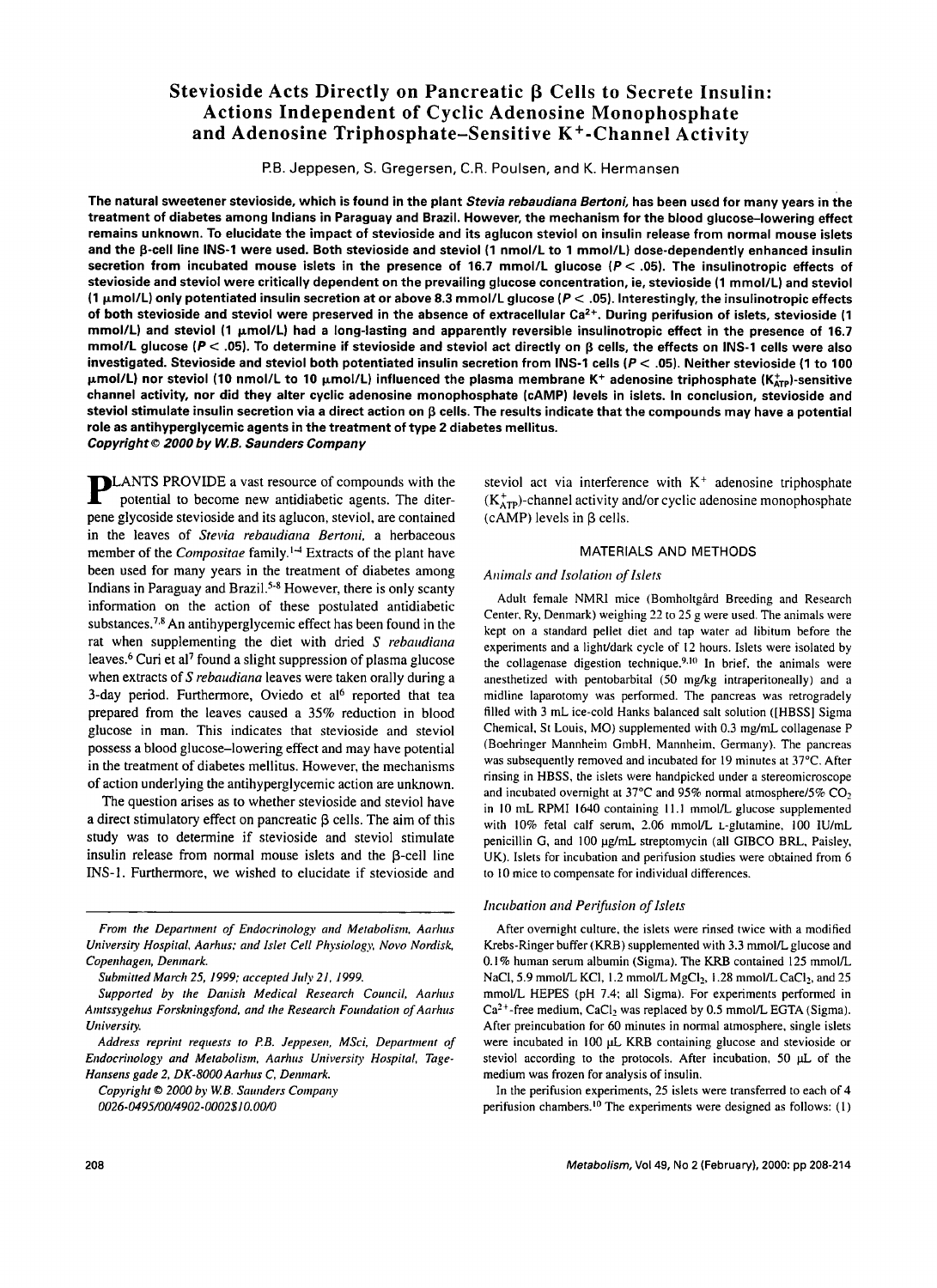10-minute preperifusion at 3.3 mmol/L glucose, (2) 20-minute perifusion at 16.7 mmol/L glucose, (3) 20-minute perifusion at 16.7 mmol/L glucose and stevioside (1 mmol/L) or steviol (1  $\mu$ mol/L), (4) 10-minute perifusion at 16.7 mmol/L glucose, and (5) 10-minute perifusion at 16.7 mmol/L glucose and 0.1 mmol/L carbacholine (Sigma). The flow rate was 100 pL/min. Samples were collected every 2 minutes.

Stevioside (19-O- $\beta$ -glucopyranosyl-13-O[ $\beta$ -glucopyranosyl(1-2)]- $\beta$ g lucopyranosylsteviol, (95% purity) was obtained from Sigma, and steviol (13-hydroxy kaur-16-en-19oic acid, 90% purity) was kindly supplied by Dr Maitree Suttajit. Department of Biochemistry, Chiang Mai University, Chiang Mai. Thailand.

### *Incubation of INS- I Cells*

INS-I cells were cultured in modified RPMI 1640, except that HEPES (10 mmol/L), sodium pyruvate (1 mmol/L), and  $\beta$ -mercaptoethanol (5  $\mu$ mol/L) were supplemented.<sup>11</sup> Cultures were incubated at 37°C in a humidified 95% normal atmosphere/5%  $CO<sub>2</sub>$ . Floating cell clusters were harvested by trypsinization of early culture passages. The cells were centrifuged at  $1,000 \times g$  at 4°C for 5 minutes and washed once in  $Ca<sup>2+</sup>$ - and Mg<sup>2+</sup>-free phosphate-buffered saline (GIBCO). The pellets were suspended in 0.025% trypsin-EDTA solution (1 mL per 5 to  $15 \times 10^6$  cells) and incubated at 37°C for 4 minutes. A 10-mL vol of ice-cold modified RPMI 1640 was then added, and the clusters were dispersed by 3 to 4 passages through a 10-mL glass pipette and washed in modified RPMI 1640. The cells used in the experiments were from passage 48 to 50. For secretion studies, modified KRB was used for preincubation (60 minutes at 3.3 mmol/L glucose). After preincubation, the cells were incubated for 60 minutes in modified KRB containing glucose and stevioside or steviol according to the protocols. After incubation, 300 pL incubation medium was removed and centrifuged  $(1,000 \times g$  for 1 minute), and 100 µL was frozen for subsequent analysis of insulin.

### *hsulin Assay*

Insulin was analyzed by radioimmunoassay using a guinea pig anti-porcine insulin antibody (Novo Nordisk, Bagsvaerd, Denmark) and mono-<sup>125</sup>I-(Tyr A14)-labeled human insulin (Novo Nordisk) as tracer and porcine insulin as standard (Novo Nordisk). The separation of bound and free radioactivity was performed using ethanol. Stevioside and steviol at the concentrations studied did not interfere with the insulin assay.

# *Electrophysiology*

Islets were dispersed into single cells by shaking in a low calcium concentration as described elsewhere.<sup>12</sup> The conventional whole-cell configuration of the patch-clamp technique was used to record wholecell  $K<sup>+</sup>$  currents.<sup>13</sup> Membrane currents were recorded using an Axopatch 200B patch-clamp amplifier (Axon Instruments, Foster City, CA), digitized, and stored in a computer using the Digidata AD-converter (Axon Instruments) and software pClamp (version 6.0; Axon Instruments). The  $K_{ATP}^+$ -channels were activated by dialysis of the cell interior with a pipette solution containing 0.3 mmol/L ATP and 0.3 mmol/L ADP, and whole-cell  $K<sup>+</sup>$  currents were measured in response to voltage clamp steps moving from a holding potential of  $-70$  mV to  $-60$  or  $-80$ mV, respectively. The currents were digitized at 2 kHz and filtered at 1 kHz  $(-3$  dB, 4-pole Bessel filter).<sup>12,13</sup> The extracellular solution consisted of the following (in mmol/L): 138 NaCl, 5.6 KCl, 2.6 CaCl<sub>2</sub>, 1.2 MgCl<sub>2</sub>, 5 HEPES, and 5.6 glucose, with pH set at 7.40 using NaOH. The pipette solution was composed of 125 KCI, 30 KOH, 10 EGTA, I MgC12, 5 HEPES, 0.3 Mg-ATP, and 0.3 K-ADP, with a pH of 7.15. The cytoplasm is replaced by the pipette solution, which means that the cytosolic components required for glucose metabolism are washed out of the cell interior. As a consequence, the extracellular glucose concentration will not affect the ATP/ADP ratio in the cell and thus may not modulate  $K_{ATP}^*$ -channel activity.<sup>14</sup>

### *cAMP Measurement*

Intracellular cAMP levels were measured in groups of 30 islets. The islets were first incubated in KRB for 30 minutes in the presence of I mmol/L 3-isobutyl-1-methylxantin (IBMX) and subsequently transferred to Eppendorf tubes and stimulated with 100 µmol/L stevioside or 1 umol/L steviol for 12 minutes in the continued presence of IBMX (Sigma). Forskolin (2 µmol/L) was added after 2 minutes, and was present for the last 10 minutes of the incubation. The reaction was terminated by addition of HCI to the incubation medium (final concentration, 50 mmol/L). The samples were neutralized with NaOH, and total cAMP content was measured using a cAMP  $[$ <sup>125</sup>I] scintillation proximity assay following the acetylation protocol (RPA 542; Amersham, UK).

### *Statistical Analysis*

Statistical analysis was performed with Student's unpaired t test and **<sup>I</sup>**-way ANOVA. Differences were considered significant at a level P less than .05. Data are expressed as the mean  $\pm$  SEM.

### RESULTS

### *Effects of Stevioside and Steviol on Glucose-Stimulated hzsulin Secretion*

Stevioside (1 nmol/L to 1 mmol/L) potentiated insulin secretion evoked by 16.7 mmol/L glucose, with an apparent maximal effect obtained in the presence of about 1 mmol/L stevioside (Fig IA). Also, steviol (1 nmol/L to 1 mmol/L) increased insulin secretion at 16.7 mmol/L glucose, with a maximal effect at 1 µmol/L (Fig 1B). However, a stimulatory effect was found only at a concentration of at least 0.1 nmol/L for both substances (data not shown). The stimulatory effect of the 2 diterpenes diminished at concentrations higher than 1 mmol/L (data not shown).

To examine if the actions of stevioside and steviol are glucose-dependent, the influence of the maximal stimulatory concentration of stevioside (1 mmol/L) and steviol (1 µmol/L) was studied over a range of glucose concentrations (0 to 16.7 mmol/L glucose; Fig 2A and B). Stevioside and steviol both potentiated insulin secretion at glucose levels of 8.3 mmol/L or higher  $(P < .05)$ , whereas no effect was detected at glucose concentrations of 3.3 and 0 mmol/L.

### *Ca 2+ Dependence*

The dependence on the presence of extracellular  $Ca^{2+}$  was studied at 16.7 mmol/L glucose (Fig 3A and B). Stevioside  $(\geq 1)$ mmol/L,  $P < .05$ ) and steviol ( $\geq 0.01$  mmol/L,  $P < .05$ ) both increased insulin output even in the absence of extracellular Ca<sup>2+</sup>. At lower concentrations, neither stevioside nor steviol possessed any insulin-releasing capacity.

### *Perifusion Studies*

Perifusion experiments were performed to study the dynamic insulin response to stevioside and steviol. As expected, a biphasic insulin release was found when glucose was increased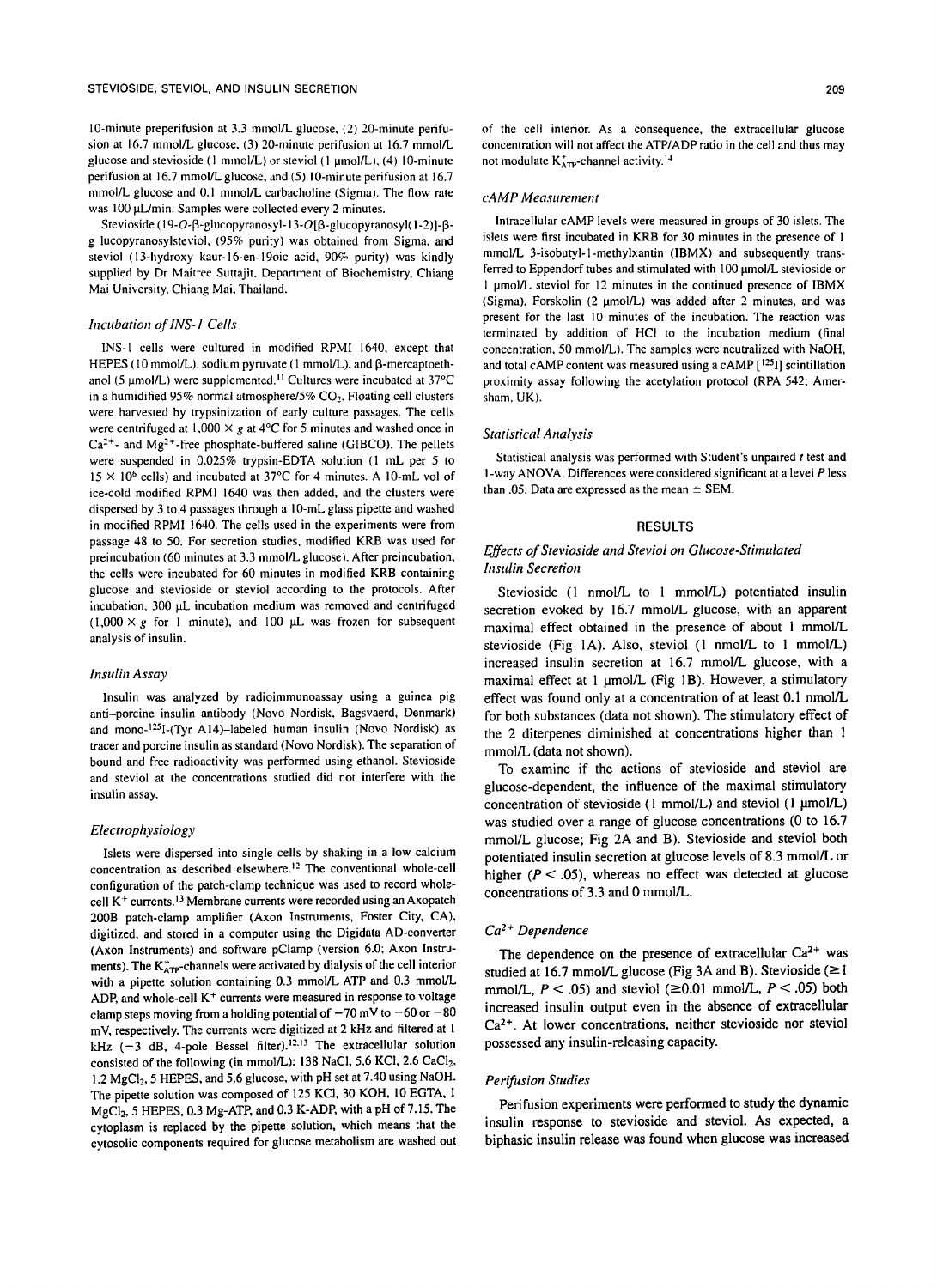

**Fig 1. Effects of (A) stevioside and (B) steviol (1 nmol/L-1 mmol/L) on glucose (16.7 mmol/L)-stimulated insulin secretion from isolated mouse islets incubated for 60 minutes. Each bar represents the mean ± SEM from 24 incubations of single islets. #P < .01, \*P < .05: probability level of random differences for incubations in the presence v absence of stevioside or steviol.** 

from 3.3 to 16.7 mmol/L. Both stevioside (1 mmol/L) and steviol  $(1 \mu \text{mol/L})$  potentiated insulin secretion in the presence of 16.7 mmol/L glucose ( $P < .01$ ; Fig 4A and B). The insulin response to the diterpenes was monophasic and apparently reversible, since insulin secretion declined toward the prestimulatory level in the washout period. β-Cell responsiveness was confirmed by the prompt secretory response to carbacholine (0.1 mmol/L) at the end of the experiment.

#### *Effects of Stevioside and Steviol on INS-1 Cells*

At 16.7 mmol/L glucose, both stevioside and steviol (1 nmol/L to 1 mmol/L) significantly ( $P < .05$ ) increased insulin secretion from INS-1 (Fig 5A and B). At lower diterpene concentrations, no modulatory effect was found.

## *Effects of Stevioside and Steviol on ATP-Sensitive K÷-Channel Activity*

The effects of stevioside and steviol on  $\beta$ -cell plasma membrane  $K_{ATP}^+$ -channels were tested in the whole-cell configuration. Low concentrations of stevioside (1 or 10 µmol/L) added to the bathing solution failed to affect  $K_{ATP}^+$ -channel activity induced by a pipette solution containing a mixture of 0.3 mmol/L ATP and 0.3 mmol/L ADP. The currents were 107%  $\pm$ 10% (n = 5) and 94%  $\pm$  2% (n = 3) of the control in 1 and 10 umol/L stevioside, respectively. However, 100 umol/L stevioside caused a transient 35%  $\pm$  9% block of K<sub>ATP</sub>-channel activity ( $P < .025$ ; n = 5; Table 1). This block induced by stevioside reached a peak value about 1 minute after application of the substance and returned to 89%  $\pm$  9% of the control current within 3 minutes of continued application (Fig 6). Tolbutamide 100 µmol/L caused a rapid block to 6.5%  $\pm$  1.1% of the control current ( $P < .001$ ; n = 10). Steviol failed to produce any significant effects on  $K_{ATp}^+$ -channel activity in the concentration range applied (0.01 to 10  $\mu$ mol/L: n = 5).

# *hltracellu/ar cAMP*

The effects of stevioside and steviol on intracellular cAMP levels in normal mouse islets were studied next. cAMP levels were not affected by stevioside (100 µmol/L) or steviol (1  $\mu$ mol/L) (Fig 7). As expected, a 4-fold increase in intracellular  $c$ AMP was found when forskolin (2  $\mu$ mol/L) was added.



**Fig 2. Effects of (A) stevioside (1 mmol/L) and (B) steviol (1**   $\mu$ mol/L) on insulin secretion from isolated mouse islets in the **presence of glucose concentrations between 0 and 16.7 mmol/L. Each column represents the mean ± SEM from 16 incubations of single islets. #P < .01, \*P < .05: probability level of random differences for**  incubations in the presence (■, 圖) and absence (**S**) of stevioside or **steviol, respectively.**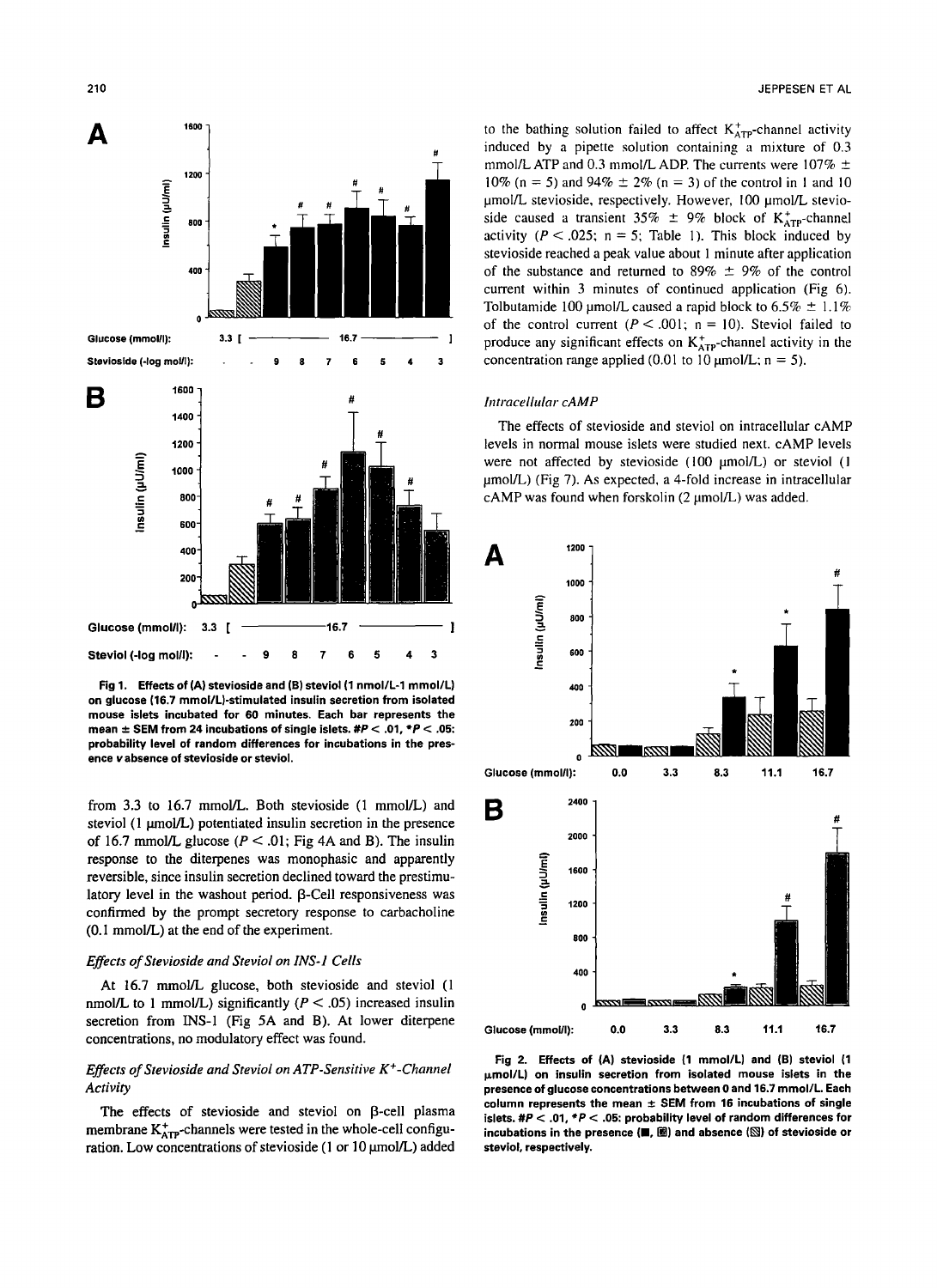

Fig 3. Effects of (A) stevioside (10  $\mu$ mol/L-10 mmol/L) and (B) steviol (10 μmol/L-2.5 mmol/L) on glucose (16.7 mmol/L)-stimulated **insulin secretion from isolated mouse islets incubated in the absence**  of extracellular Ca<sup>2+</sup>. Each bar represents the mean  $\pm$  SEM from 16 **incubations of single islets. #P < .01, \*P < .05: probability level of random differences for incubations in the presence v absence of stevioside or steviol.** 

### **DISCUSSION**

There is increasing scientific validation for the use of certain traditional antidiabetic plants, and this has encouraged the search for new antidiabetic agents. However, due to the vast number of plants and complicated purification procedures, progress has been slow.<sup>15,16</sup> Although many plants are claimed to offer special benefits in the treatment of diabetes, few have undergone careful scientific investigation. Interestingly, this study shows that the purified substances from the leaves of S *rebaudiana Bertoni,* stevioside and the aglucon steviol, both have the capability to potentiate insulin secretion from isolated mouse islets in a dose- and glucose-dependent way. To our knowledge, this is the first demonstration of a direct effect of these compounds on pancreatic insulin secretion. Consequently, the previously described antihyperglycemic effect may be ascribed, at least in part, to a direct insulinotropic effect of the 2 diterpenes.<sup>6,7</sup>

The insulinotropic effects of stevioside and steviol are present in a broad concentration range, with insulin secretion being approximately tripled by both substances at the maximal effective concentration applied. Steviol is the aglucon of stevioside, the latter of which contains 3 D-glucose molecules. It is unlikely that the release of D-glucose from stevioside to the medium plays any role in the insulinotropic action, since glucose was not detected in the glucose-free medium after deposition of stevioside (data not shown). We are aware that the purity of the tested substances is 90% to 95%. Although, in theory, minor impurities of the tested substances may influence the findings, it is unlikely that they play a major role. We found different potencies for the 2 diterpenes, with steviol being the most potent substance. This is corroborated by our incubation studies in a  $Ca^{2+}$ -free medium demonstrating that steviol is more potent than stevioside. The reason for this is not clear.

We found that both substances stimulated insulin release in a dose-dependent manner. Both diterpenes caused a clear-cut insulin release at glucose concentrations of 8.3, 11.1, and 16.7



Fig 4. Effects of (A) 1 mmol/L stevioside and (B) 1  $\mu$ mol/L steviol **on glucose (16.7 mmol/L)-stimulated insulin secretion from perifused**  mouse islets. Each curve is the mean  $\pm$  SEM from 4 perifusion **columns with 25 islets each. CCH, carbacholine 0.1 mmol/L; O, stevioside or steviol; O, control.**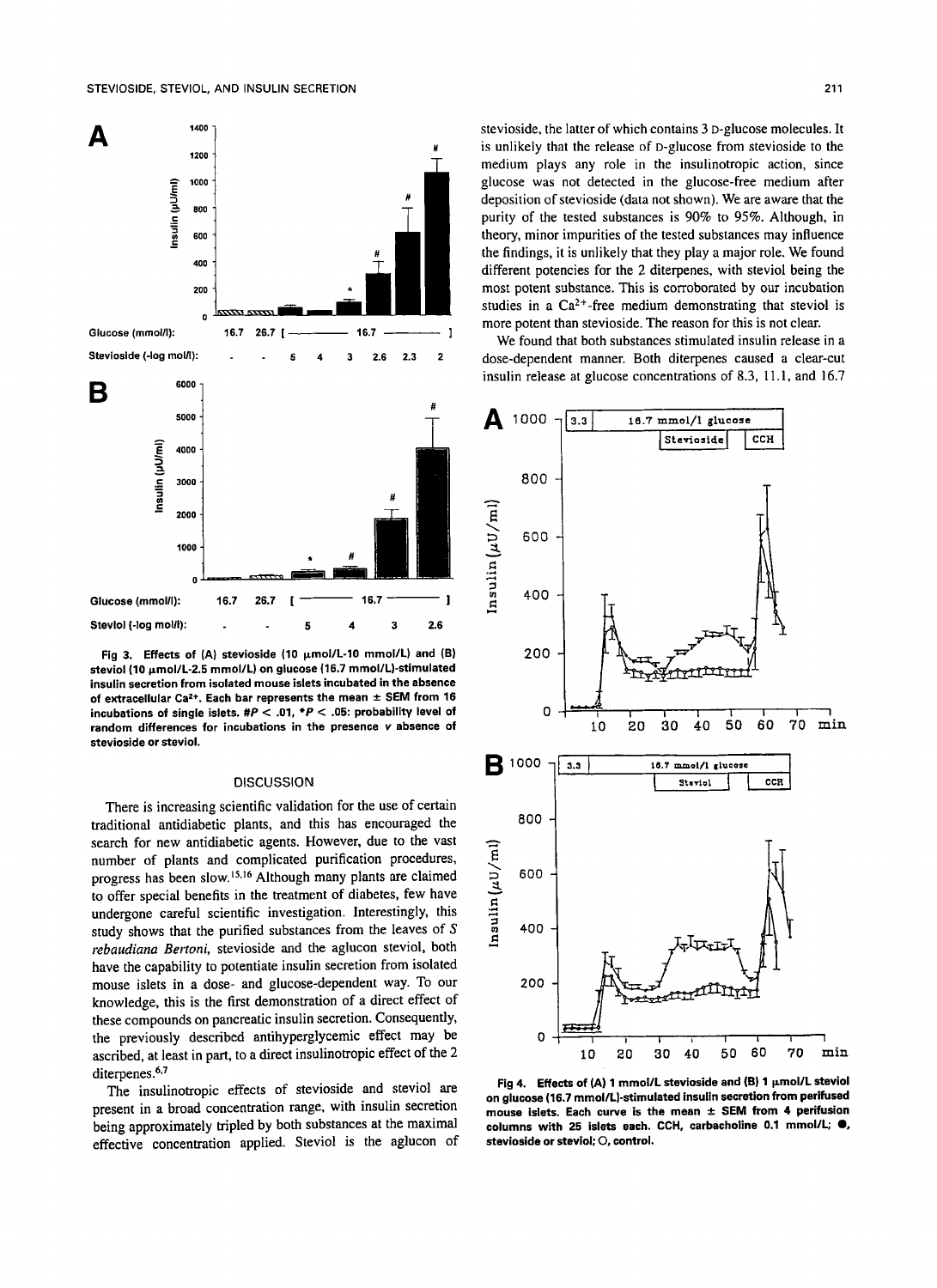



**Fig 5. Effects of (A) stevioside and (B) steviol (1 nmol/L-1 mmol/L) on glucose (16.7 mmol/L)-stimulated insulin secretion from INS-1**  cells incubated for 60 minutes. Each bar represents the mean  $\pm$  SEM **from 12 incubations of 0.2.106 cells each. #P < .01, \*P < .05: probability level of random differences for incubations in the presence v absence of stevioside or steviol.** 

mmol/L (Fig 2). Even at 6.6 mmol/L glucose, a small increment in insulin could be detected (data not shown). However, at low glucose of 3.3 mmol/L or less, no insulinotropic action was found. This corroborates the results of Usami et al, $^{17}$  who found no effect of a similar stevioside concentration at 2.8 mmol/L glucose using the isolated perfused rat pancreas. Our findings seem to indicate that stevioside and steviol may possess potential in the treatment of type 2 diabetes, since the insulinotropic action seems to fade when blood glucose decreases

toward normal levels. The interesting possibility exists that this property may prevent the development of hypoglycemia.

To explore if the diterpenes act directly on  $\beta$  cells, we studied the effects using the  $\beta$ -cell line INS-1. In agreement with the results obtained in whole islets, we found a stimulation of insulin release from INS-1 cells, pointing to direct effects on the  $\beta$  cell. The question arises as to whether the insulinotropic effects of the 2 diterpenes are mediated via the same mechanisms as the classic sulfonylureas, which bind to receptor proteins of  $\beta$  cells to block the  $K_{ATP}^+$ -channels and depolarize the 13-cell plasma membrane and ultimately induce insulin release. The relevance of this question is substantiated by the fact that sulfonylureas have previously been reported to have adverse cardiovascular effects caused by the closure of  $K_{\text{app}}^+$ -channels in ventricular myocytes, thus causing arrhythmias.<sup>18,19</sup> Consequently, we were especially interested in examining the action of stevioside and steviol on  $K_{ATP}^+$ -channels in  $\beta$  cells. In this context, it is interesting to observe that neither stevioside nor steviol resulted in any lasting block of the plasma membrane  $K_{ATP}^+$ -channel on the  $\beta$  cell. As a consequence, the insulinotropic effects of stevioside or steviol are not mediated via membrane depolarization caused by closure of  $K_{ATP}^+$ -channels in the  $\beta$ -cell membrane.

We also explored the influence of the 2 diterpenes on cAMP levels in mouse islets, since cAMP is known to be an important second messenger in  $\beta$  cells.<sup>20</sup> In the presence of IBMX, a cAMP phosphodiesterase inhibitor, stevioside and steviol caused no change in intracellular cAMP levels in mouse islets. This indicates that the cAMP system does not play a major role in the insulinotropic effect of stevioside and steviol.

Interestingly, both substances caused insulin release even in the absence of extracellular  $Ca^{2+}$ . However, the impact of the substances was reduced when the medium was devoid of  $Ca^{2+}$ . The diterpene concentrations needed to enhance insulin secretion in the absence of  $Ca^{2+}$  were very high. Whether the diterpenes in the absence of extracellular  $Ca^{2+}$  induce the release of intracellularly stored  $Ca<sup>2+</sup>$ , which then initiates insulin secretion, remains to be studied.

The lack of influence of the diterpenes on the islet cAMP level and  $\beta$ -cell K $_{ATP}^+$ -channels now encourages the search for the impact on other effector pathways in  $\beta$  cells potentially involved in the acute stimulation of insulin release, eg, phospho-

Table 1. K<sub>ATP</sub><sup>+</sup>-Channel Activity of Mouse **B-Cells** 

| Agent      | -log<br>(mol/L) | К <sub>атр</sub> <sup>+</sup> -Channel Activity<br>(% of control) | Ρ         | No. |
|------------|-----------------|-------------------------------------------------------------------|-----------|-----|
| Stevioside | 6(3 min)        | $107 \pm 10$                                                      | ΝS        | 5   |
|            | 5(3 min)        | $94 \pm 2$                                                        | NS        | з   |
|            | 4 (1 min)       | $65 = 9$                                                          | < 0.025   | 5   |
|            | 4(3 min)        | $89 \pm 9$                                                        | NS        | 5   |
| Steviol    | 8(3 min)        | $105 \pm 10$                                                      | NS        | з   |
|            | 7(3 min)        | $106 = 3$                                                         | ΝS        | 3   |
|            | 6 (3 min)       | $95 \pm 3$                                                        | <b>NS</b> | 3   |
|            | 5(3 min)        | $95 \pm 4$                                                        | NS        | з   |

NOTE. Data are whole-cell K<sup>+</sup> currents from  $\beta$  cells exposed to 1-100 umol/L stevioside and 0.01-10 umol/L steviol during the periods indicated. Only stevioside at a concentration of 100 pmol/L had a short-term effect on the KATP<sup>+</sup>-channel (see Fig 6).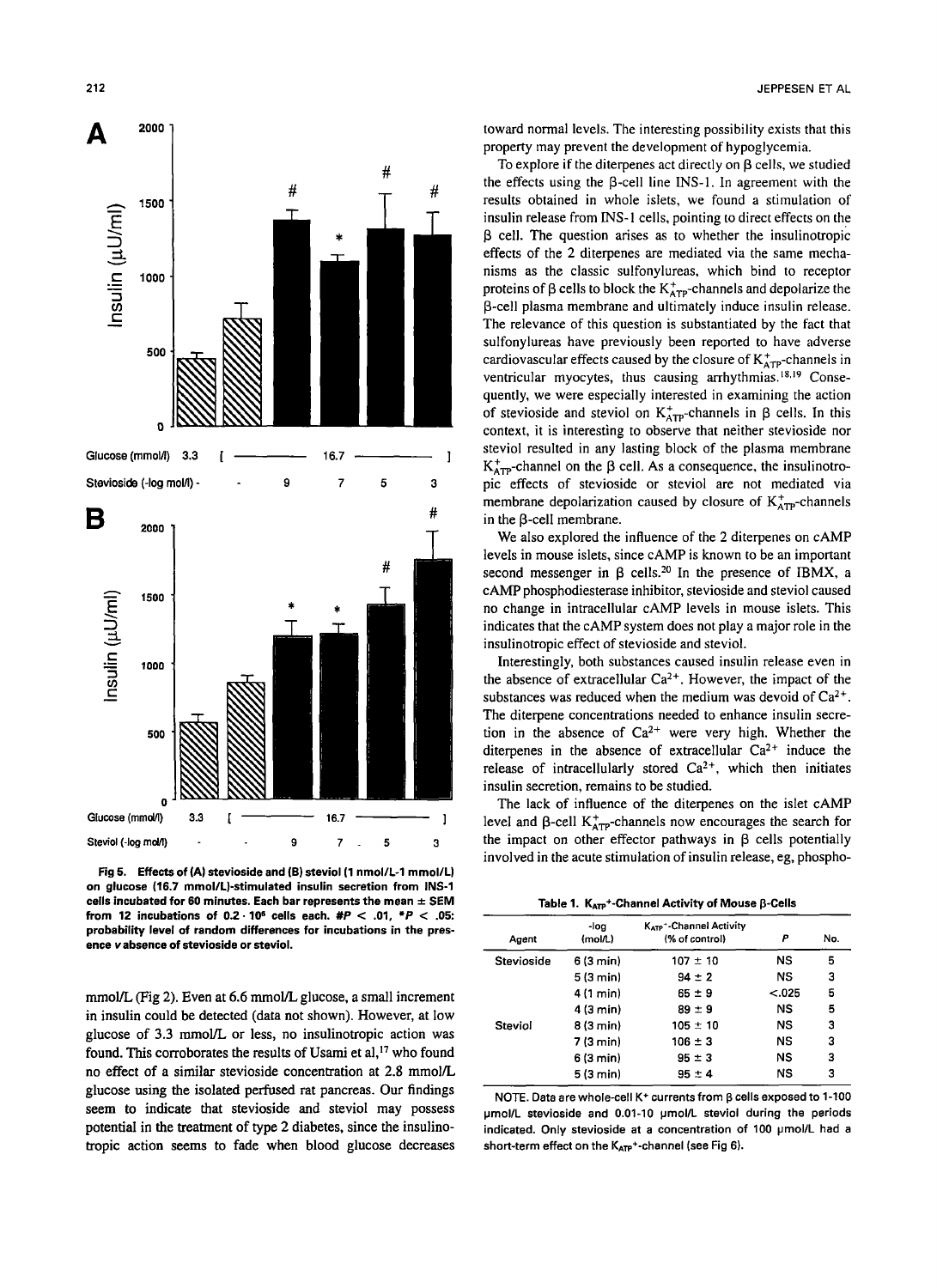Fig 6. Effects of stevioside on K<sub>ATP</sub>-channel currents. (A) Whole-cell K<sup>+</sup> currents were visualized by **applying voltage steps moving from a holding potential of -70 to -60 and 80 mV. The pipette solution contained 0.3 mmol/L ATP and 0.3 mmol/L ADR (B)**  Current responses in the presence of 1  $\mu$ mol/L stevioside. (C) K<sup>+</sup><sub>ATP</sub>-channel activity in the presence **of 100 ixmol/L stevioside 1 minute after application of stevioside. (D) "Run-down" of the inhibitory effect of stevioside 3 minutes after application of the**  compound. (E) Block of whole-cell K<sup>+</sup> current induced by 100  $\mu$ mol/L tolbutamide. (F) Washout of **tolbutamide,** 

lipase C and D. It is also important to study whether diterpenes interact with a membrane-bound receptor to induce the observed acute effects on insulin secretion.

Most in vivo studies have demonstrated an antihyperglycemic effect of the diterpenes found in the leaves or extracts of



Fig 7. Effects of stevioside (0.1 mmol/L) and steviol (1  $\mu$ mol/L) on **intracellular cAMP levels in normal mouse islets (batches of 30 islets**  were used in each experiment). Forskolin (2  $\mu$ mol/L) acts as a control. Each bar represents the mean  $\pm$  SEM from 3-8 experiments.  $\#P < .01$ .



leaves from *S rebaudiana.*<sup>6,7</sup> However, Suanarunsawat and Chaiyabutr<sup>21</sup> observed that intravenous administration of stevioside at normal glucose levels caused a "paradoxical" elevation of blood glucose in rats, an observation that seems difficult to explain.

Mechanisms other than the insulinotropic effect may play a role in the postulated antihyperglycemic action of stevioside and steviol. Thus, both substances exert an inhibitory action on ATP phosphorylation and on NADH-oxidase activity in rat liver mitochondria, thereby causing an increase in the rate of glycolysis and suppression of gluconeogenesis.<sup>22,23</sup> Interestingly, it has also been shown that extracts of *S rebaudiana*  inhibit gluconeogenesis in isolated rat renal tubules.<sup>24</sup>

In conclusion, stevioside and steviol stimulate insulin secretion from mouse islets and INS-I cells. Stevioside and steviol seem to possess antihyperglycemic effects that may be important in the treatment of type 2 diabetes. Stevioside and steviol seem to have an inherent advantage over the classic sulfonylureas, since the action of the diterpenes is not mediated via  $K_{ATP}^+$ -sensitive channels. Furthermore, the lack of insulinstimulatory effects at subnormal glucose levels may reduce or eliminate the risk of hypoglycemia.

### ACKNOWLEDGMENT

The authors wish to thank Kirsten Kudahl Alstrup and Kirsten Eriksen for technical assistance. We are grateful to Dr Maitree Suttajit from the Department of Biochemistry, Chiang Mai University, Thailand, for providing steviol. INS-1 cells were kindly provided by Professor Claes B. Wollheim, University of Geneva, Geneva, Switzerland. Finally, we would like to thank Drs Krister Bokvist and Jesper Gromada for critically reading the manuscript.

#### REFERENCES

1. Bridel M, Lavielle R: Physiologie Vegetale. Sur le principe suere'du Kaa'-he'-e' *(Stevia rebaudiana* Bertoni): II Les produits d'hydrolyse diastasique du stevioside, glucose et steviol. Acad Sci Paris 192:1123-1125, 1931

2. Soejarto DD, Kinghom AD, Farnsworth NR: Potential sweetening agents of plant origin. III. Organo leptic evaluation of Stevia leaf herbarium samples for sweemess. J Nat Prod 45:590-598, 1983

3. Mosettig E, Nes WR: Stevioside. II. The structure of the aglucone. J Org Chem 20:884-899, 1955

4. Kohda H, Hasai R, Yamasaki K, et al: New sweet diterpene glucosides from *Stevia rebaudiana.* Phytochemistry 15:981-983, 1976

5. Sakaguschi M, Kan P: Aspesquisas japonesas com Stevia rebaudi*ana (Bert)* Bertoni e o estevioside. Cienc Cultur 34:235-248, 1982

6. Oviedo CA, Franciani G, Moreno R, et al: Action hipoglucemi-